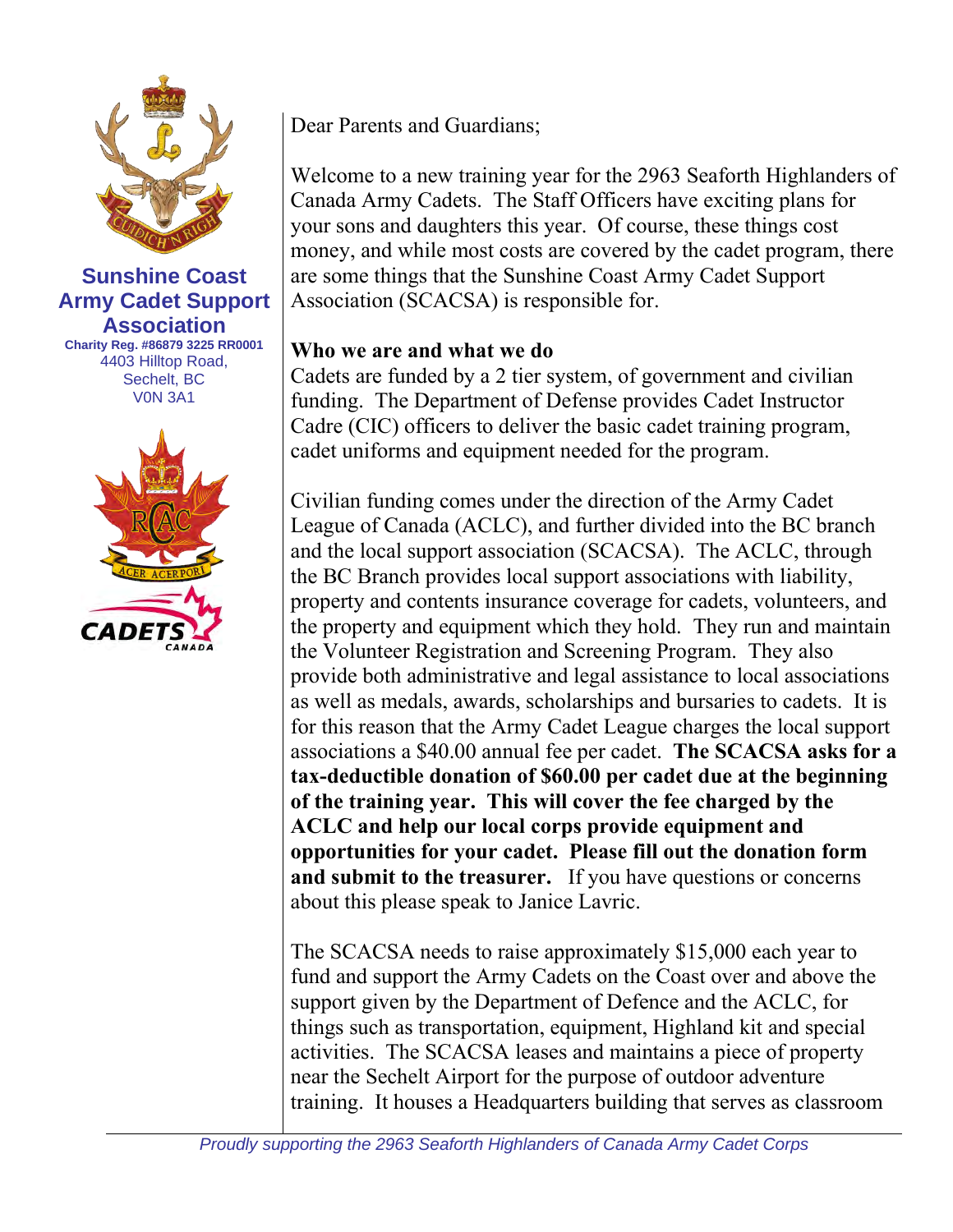

#### **Sunshine Coast Army Cadet Support Association Charity Reg. #86879 3225 RR0001** 4403 Hilltop Road, Sechelt, BC V0N 3A1



space, office space and equipment storage. The SCACSA is made up of community members interested in supporting youth on the Coast through the cadet program by giving of their time and talents. **You, as a parent of a registered cadet, are automatically given membership in the association and the right to vote at all meetings.** We appreciate your support in whatever manner you are able to give.

### **How you can help**

You can help by supporting and volunteering for any of the many fundraising projects or other events put on by the SCACSA. We try to get as much funding as we can from grants and other sources that don't require a lot of volunteer hours from our members, thus freeing up the amount of time any one member needs to volunteer. We also have some easy ongoing fundraising projects so that everyone can participate without a huge time commitment. Of course, there are a few projects and activities that do require more time and effort and we would love to have your help with those. Many hands make for light work.

# **Our Current Fundraising Projects**

**Grants –** We are always looking for grants that we are able to apply for. If you know of some grants that may be available, or if you have a talent or expertise in writing grant applications, please talk to Janice Lavric she would love your help.

**Reloadable IGA Cards –** This is possibly the easiest of all our fundraisers. IGA cards are given out to each family in September of each year. It costs nothing to get a card and then you load as much or as little onto it as you wish. IGA donates 4% of the amount you load onto the card to the SCACSA. For more information or for more cards contact Janice Lavric.

**Local Business Donations** – Details to be announced

**Raffle-** Details to be announced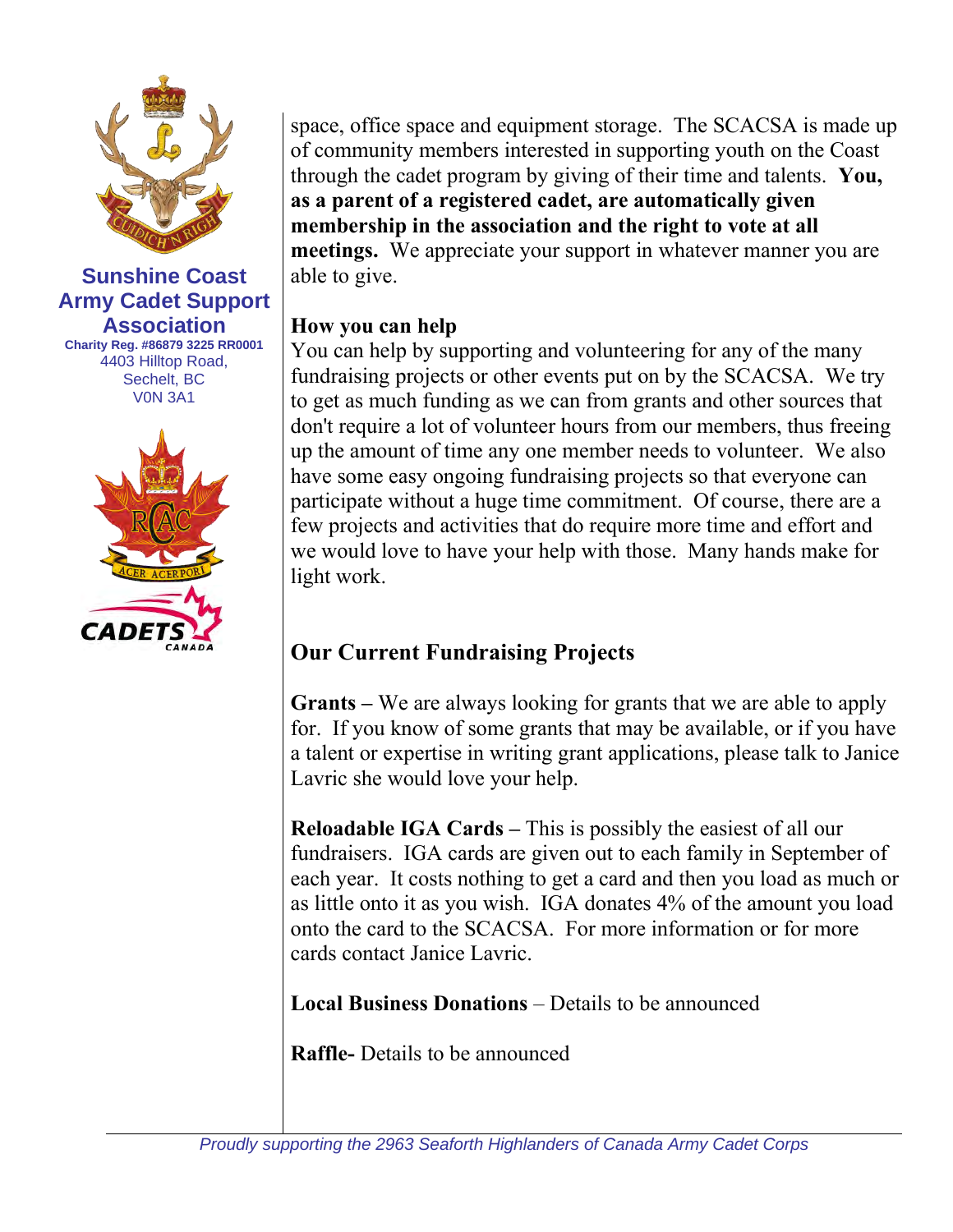

**Sunshine Coast Army Cadet Support Association Charity Reg. #86879 3225 RR0001** 4403 Hilltop Road, Sechelt, BC V0N 3A1



**Loose Change Challenge –** Each family will be issued a donation tin in which to collect loose change (You ca also combine this with your bottle returns). Keep it at home, take it to work, whatever works for you. When it is full bring it in and get an empty one. Easy! Let's see how much loose change we can collect this year!

**Bottle returns –** This is another simple program designed so all can participate. Simply return your household bottles and can to your local Caps off Depot and send the money on Tuesdays with your cadet.

**Canadian Tire Money –** Please keep your Canadian Tire Money and send it in on Tuesday nights with your Cadet. We use the Canadian Tire Money for discounts on supplies for various events and property maintenance.

**SCRD Free Dump Coupon –** If you have not used your 2020 Dump Coupon please donate it to the SCACSA as we have no garbage pick up the Cadet Property.

**Swim-a-thon – cancelled due to COVID-19**

**Tag Days – cancelled due to COVID-19**

**Other Fundraising Effort**s

If you have other fundraising ideas please bring them up during the "Fundraising" portion of any monthly meeting. Please be prepared to lead to SCACSA through a successful event.

# **Meetings and Other Events**

## **Meetings**

It is important for at least one parent or guardian of each cadet to attend meetings in order to stay informed about training and fundraising events.

**\*Please note that due to COVID-19 restrictions, meeting times and locations or method of delivery will look different from previous years**.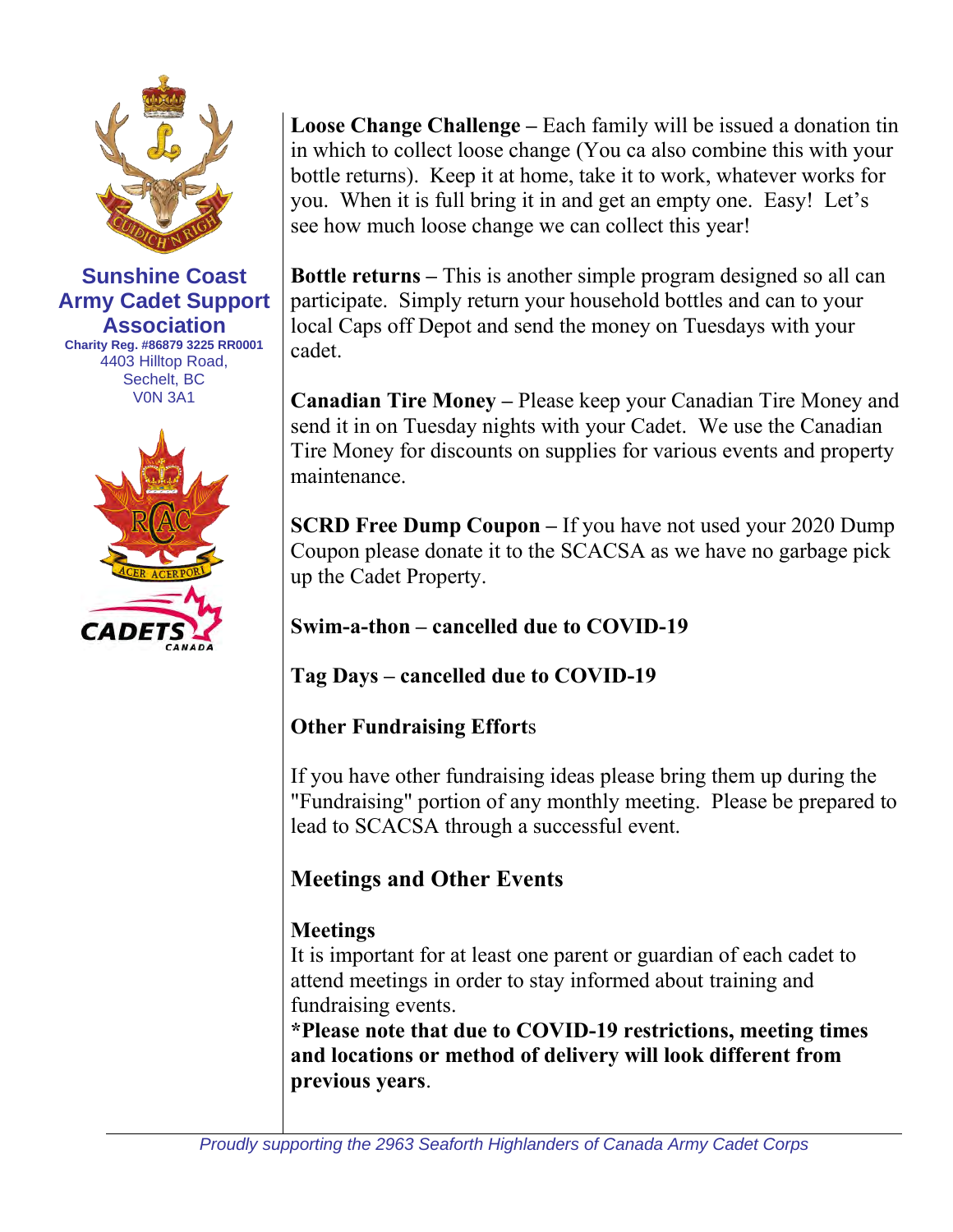

**Sunshine Coast Army Cadet Support Association Charity Reg. #86879 3225 RR0001** 4403 Hilltop Road, Sechelt, BC V0N 3A1



## **Other Events requiring parent participation or support Note: Due to COVID-19 restrictions some or all of these events may be cancelled or changed to meet requirements.**

November 11, 2019 – **Remembrance Day -** Hosted by the Sechelt Legion, each family is asked to bring 2 loves of sandwiches to be served in the hall to overflow guests and families at the Legion. Help is also needed with set up and clean up.

December, 2020 – **Ortona Dinner -** A formal Mess dinner **prepared and served by parents** for the cadets. It commemorates and the historic WWII battle for Ortona Italy over Christmas 1943 in which many Canadians lost their lives.

June, 2020 - **Annual Ceremonial Review –** A time for cadets to show off to family, friends and the community, the hard work they have put in during the training year. The SCACSA provides refreshments for cadets and guests after the ceremony. Help is always needed for set up and clean up.

June, 2020 – **SCACSA AGM** – All parents are asked to attend the AGM to elect the executive, and to make plans for the next training year. By having the AGM at the end of the current training year it makes for a smoother start up the next year.

June, 2020 – **Property Clean up Day -** Work party to clean and repair property to make returning in September easier.

## **What will this year's fundraising will be going to? Note: Due to COVID-19 restrictions some or all of these events may be cancelled or changed to meet requirements.**

Unfortunately, a large portion of fundraising always goes to unexciting things like utilities and maintenance at the Cadet Training Facility on Hilltop Road. However, we also try our best to treat the cadets to a few special outings. This year they may include (as funds allow):

- Cadet ID cards to receive discounts at participating businesses - Picture Day - Cadets receive 1 individual and 1 Corps photo